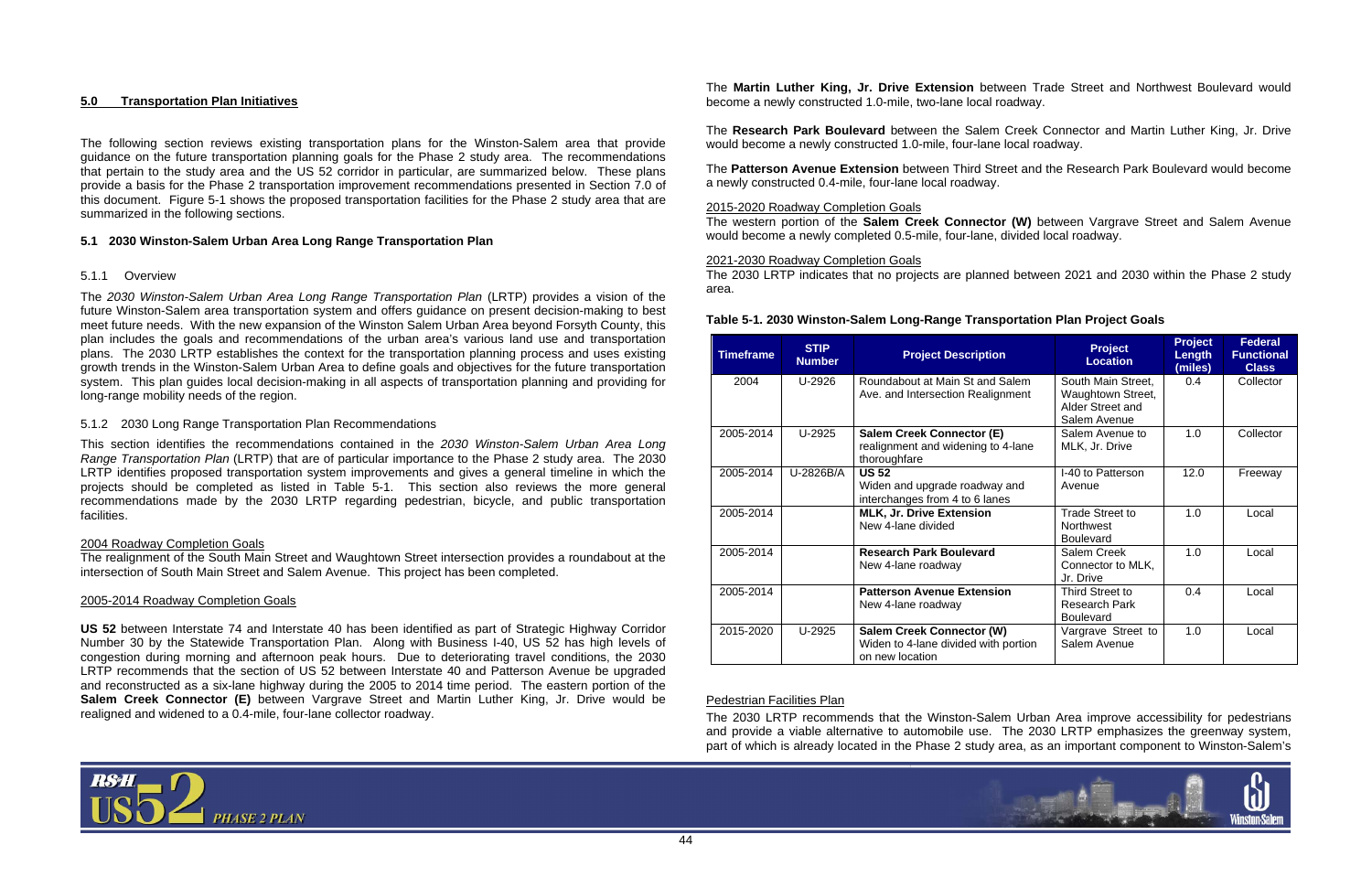

pedestrian network. The majority of Winston-Salem's pedestrian planning efforts focused on a pedestrian plan that will gather better data on existing sidewalks using Global Positioning System (GPS) technology.

# Bicycle Facilities Plan

The 2030 LRTP strives to promote safe and healthy bicycle use for both transportation and recreation. A system of bicycle routes located along existing roadways has been identified, portions of which are located within the Phase 2 study area. The Greenway plan will play a major part in the plan for recreational bicycle riding in Winston-Salem.

# Public Transportation Plan

The Winston-Salem Transit Authority (WSTA) operates a fixed route system of scheduled buses; many of these routes serve the Phase 2 study area. WSTA also provides a para-transit service called Trans-AID. The Winston-Salem Transportation Center is the major transit facility for the local bus system and is located in downtown Winston-Salem within the Phase 2 study area.

The Piedmont Authority for Regional Transportation (PART) has become the primary authority responsible for regional public transportation in the Piedmont Triad region. PART provides regional bus service between the cities of Winston-Salem, Greensboro, and High Point. PART has also teamed with the North Carolina Department of Transportation to offer bus shuttle service between Winston-Salem and High Point, providing Winston-Salem residents with a connection to the Amtrak routes stopping in High Point.

# **5.2 Winston-Salem/Forsyth County Urban Area Thoroughfare Plan**

# 5.2.1 Overview

The Thoroughfare Plan Technical Report, prepared by the Winston-Salem DOT in 2002, provides guidance on developing the urban street system in a way that manages traffic demands. This report, which was updated in 2005, strives to improve the operational efficiency and system efficiency of the Winston-Salem roadway network. This report classifies roadways as *freeways*, *major thoroughfares*, *minor thoroughfares*, or *local access streets* according to their roles in the roadway network. This report makes recommendations for improvements to the existing thoroughfare system. While these recommendations are not financially constrained, they provide the basis for financially constrained decisions on future transportation investment and land use trends.

# 5.2.2 Thoroughfare Plan Recommendations

The Thoroughfare Plan identifies several recommended improvements to the roadway system in the Phase 2 study area as listed below.

# Freeways/Expressways

**US 52** is the proposed Interstate 74 corridor and experiences high levels of congestion especially during the peak travel periods. The Thoroughfare Plan recommends that US 52 be widened to eight lanes between the proposed Northern Beltway and Interstate 40, including the downtown area. North of the proposed Northern Beltway (and the study area), the plan recommends US 52 be upgraded to six lanes.

The Thoroughfare Plan recommends safety improvements for **Business I-40 (US 421)** within the Phase 2 study area. Upon completion of the proposed Northern Beltway, Business I-40 is recommended to be reconstructed as a six-lane freeway.

# Major Thoroughfares

The following major thoroughfares are located within the Phase 2 study area and are recommended for improvement in the Thoroughfare Plan. (Some roadways are mentioned as both major and minor thoroughfares because they include sections with different classifications.)

**Cherry Street** is proposed to be upgraded to a three-lane roadway with bicycle and pedestrian accommodation.

**Liberty Street** is recommended to be enhanced between downtown Winston-Salem and the Smith Reynolds Airport due to high traffic volumes.

**Martin Luther King, Jr. Drive/Eighth Street Extension** is recommended as a four-lane divided roadway with pedestrian sidewalks and bicycle accommodations. This section connects University Parkway with Cherry/Marshall Streets and US 52, serving regional traffic and acting as a community gateway.

**Research Park Boulevard** is recommended as a four-lane roadway (divided? with sidewalks?) that will connect the proposed Salem Creek Connector to the end of Linden Street and will function as a major thoroughfare through the Planned Piedmont Triad Research Park.

**Salem Avenue** is recommended as a three-lane roadway with bicycle and pedestrian accommodation.

**Salem Creek Connector** is recommended as a four-lane divided roadway connecting Martin Luther King, Jr. Drive to Salem Avenue and will function as a major thoroughfare.

The Thoroughfare Plan describes the following roadways (listed alphabetically) as adequate until 2025 with the inclusion of sidewalks and Transportation System Management (TSM) improvements.

- Fifth Street (east)
- Fourth Street (east)
- Liberty Street
- Main Street
- Marshall Street (north)
- Martin Luther King, Jr. Drive (north)
- Old Salem Bypass
- Second Street
- Sixth Street
- Waughtown Street

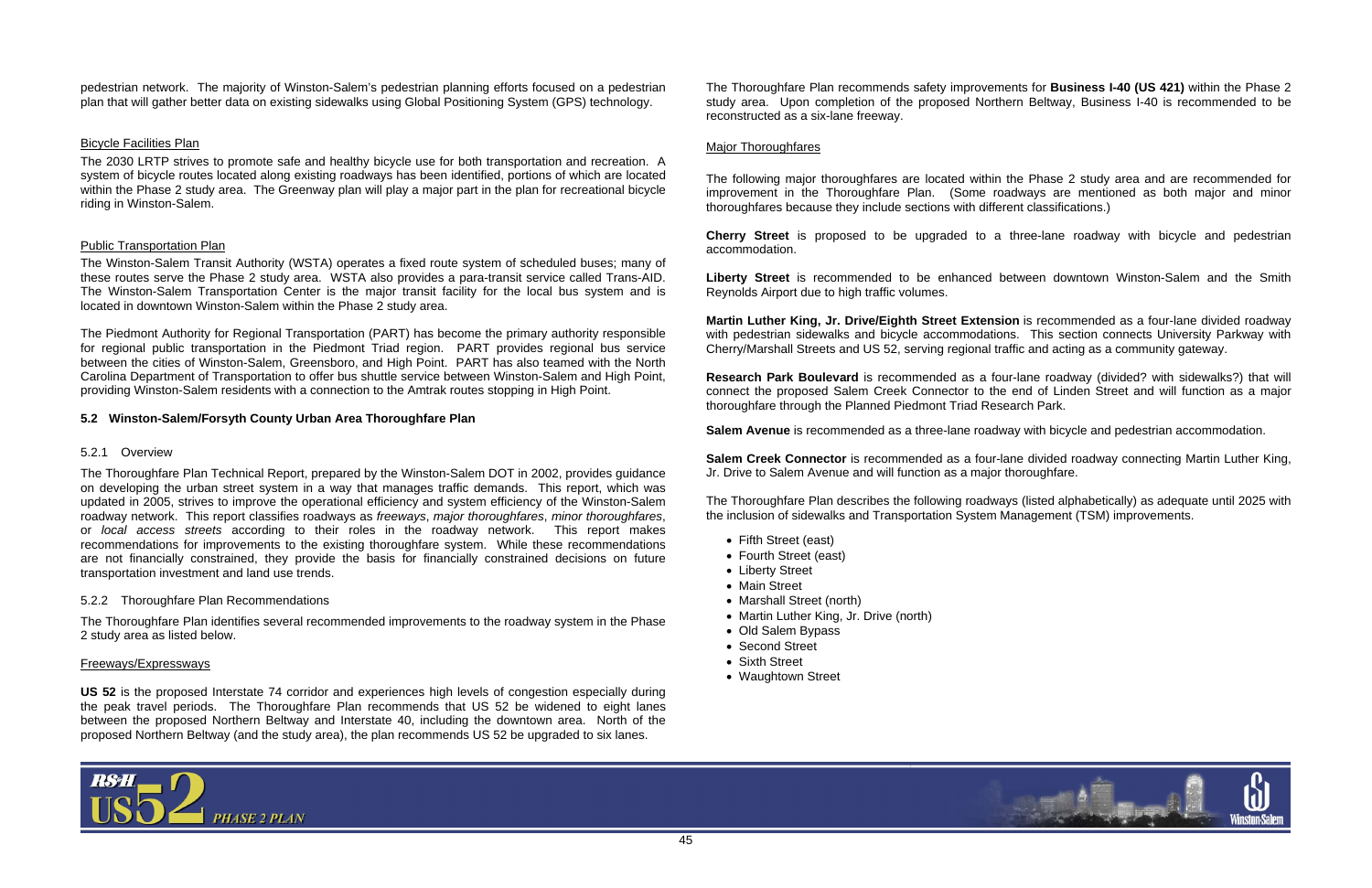

## Minor Thoroughfares

The following minor thoroughfares are located within the Phase 2 study area and are recommended for improvement in the Thoroughfare Plan. (Some roadways are mentioned as both major and minor thoroughfares because they include sections with different classifications.)

**Patterson Avenue** is recommended to be widened to three-lanes with bicycle and pedestrian accommodation.

The Thoroughfare Plan describes the following roadways (listed alphabetically) as adequate until 2025 with the inclusion of sidewalks and Transportation System Management (TSM) improvements.

- Martin Luther King, Jr. Drive (south)
- Patterson Avenue
- Second Street
- Seventh Street
- Sixth Street
- Stadium Drive (Winston-Salem)
- Third Street
- Trade Street
- Vargrave Street
- Academy Street
- Brookstown Avenue
- Cemetery Street
- Church Street
- Cleveland Avenue
- Fifth Street (west)
- First Street
- Fourth Street (west)
- High Street
- Linden Street
- Marshall Street (south)

# **5.3 North Carolina State Transportation Improvement Program (STIP)**

One of the State Transportation Improvement projects listed in the North Carolina Department of Transportation 2004 – 2010 Transportation Improvement Program that is not listed in the current 2030 Winston-Salem Urban Area LRTP is the plans for pavement rehabilitation and safety improvements for a 6.9 mile segment of Business I-40 between I-40 Bypass and US 158 (T.I.P. No. U-2827). Construction is scheduled for 2011 as part of the National Highway System program.

An interim improvements study is also being conducted by the NCDOT for the US 52 facility which will specify the types of roadway improvements that could be made prior to the upgrading of the facility to interstate design standards.

## **5.4 Piedmont Authority for Regional Transportation Studies**

The **Triad Major Investment Study** (MIS) examined the needs for public transportation improvements in the Piedmont Triad. Primary travel corridors were identified that could support major transit service and meet regional travel needs. Of the four general commuter rail corridors identified, two provide service to downtown Winston-Salem: a corridor extending from Burlington to Clemmons and a corridor from High Point to Winston-Salem. The corridors propose to use existing rail lines managed by freight rail providers. Within the study area, the commuter rail line is proposed to enter Winston-Salem from the east along Norfolk-Southern Railroad's K-line. Two commuter rail stations are proposed to be located within the



The **Triad Transportation Alternatives Study** is the second phase of the earlier MIS and is expected to be completed in 2005. The study evaluates the feasibility of alternative commuter rail alignments and service options within the Piedmont Triad region as mentioned above.

The **Southeast High-Speed Rail Corridor** is an initiative whose goal is to extend high-speed rail service along the Amtrak Northeast corridor between Richmond, Raleigh, Charlotte, Greenville, Spartanburg, Atlanta, Macon, Savannah, and Jacksonville. This project is being directed by the North Carolina Department of Transportation and does not currently propose direct service to Winston-Salem.

The **Triad Intercity Rail Study** reviewed the feasibility of providing intercity rail service across North Carolina between Raleigh, Salisbury, and Asheville. The PART research focused on the feasibility of including Winston-Salem as part of the passenger rail network. This study is considered to be of a lesser priority than other rail service options currently being evaluated.

# **5.5 Streetcar Feasibility Study**

A streetcar feasibility study is currently being conducted for Winston-Salem in which potential streetcar service and routes are being evaluated for the downtown area and surrounding communities. The study analyzes potential routes that would serve various destinations within the Phase 2 study area. The first phase of the streetcar system would be built in downtown Winston-Salem, running east-west along Fourth Street and Fifth Street, and running north-south along Main Street and Liberty Street. A later phase would include a circular route that follows Linden Street, Martin Luther King, Jr. Drive, Stadium Drive and Linden Street. The completed streetcar system would also include a route that travels along Waughtown Street near the North Carolina School of the Arts, and along Old Salem Road and Liberty Street into downtown Winston-Salem.

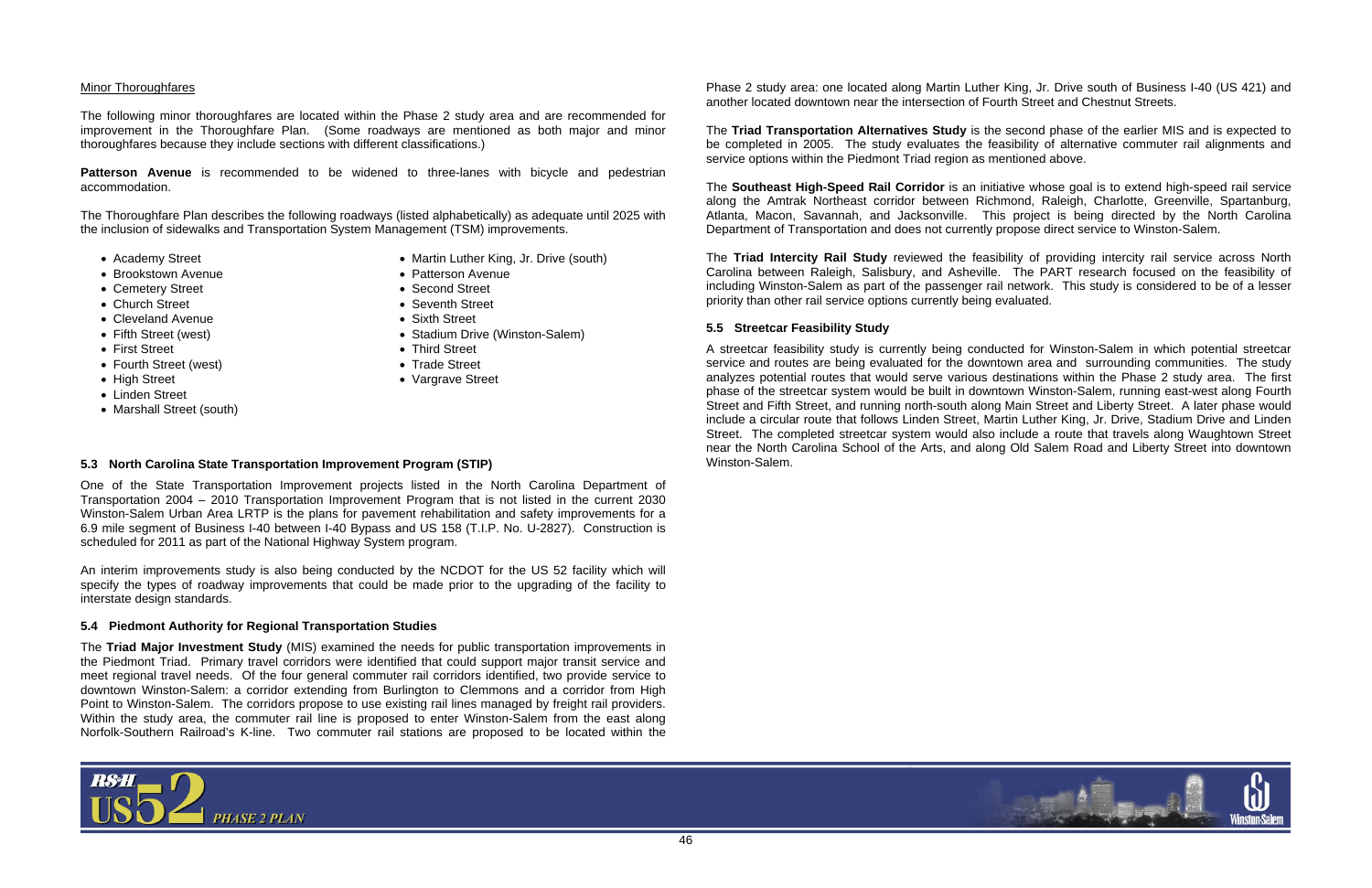